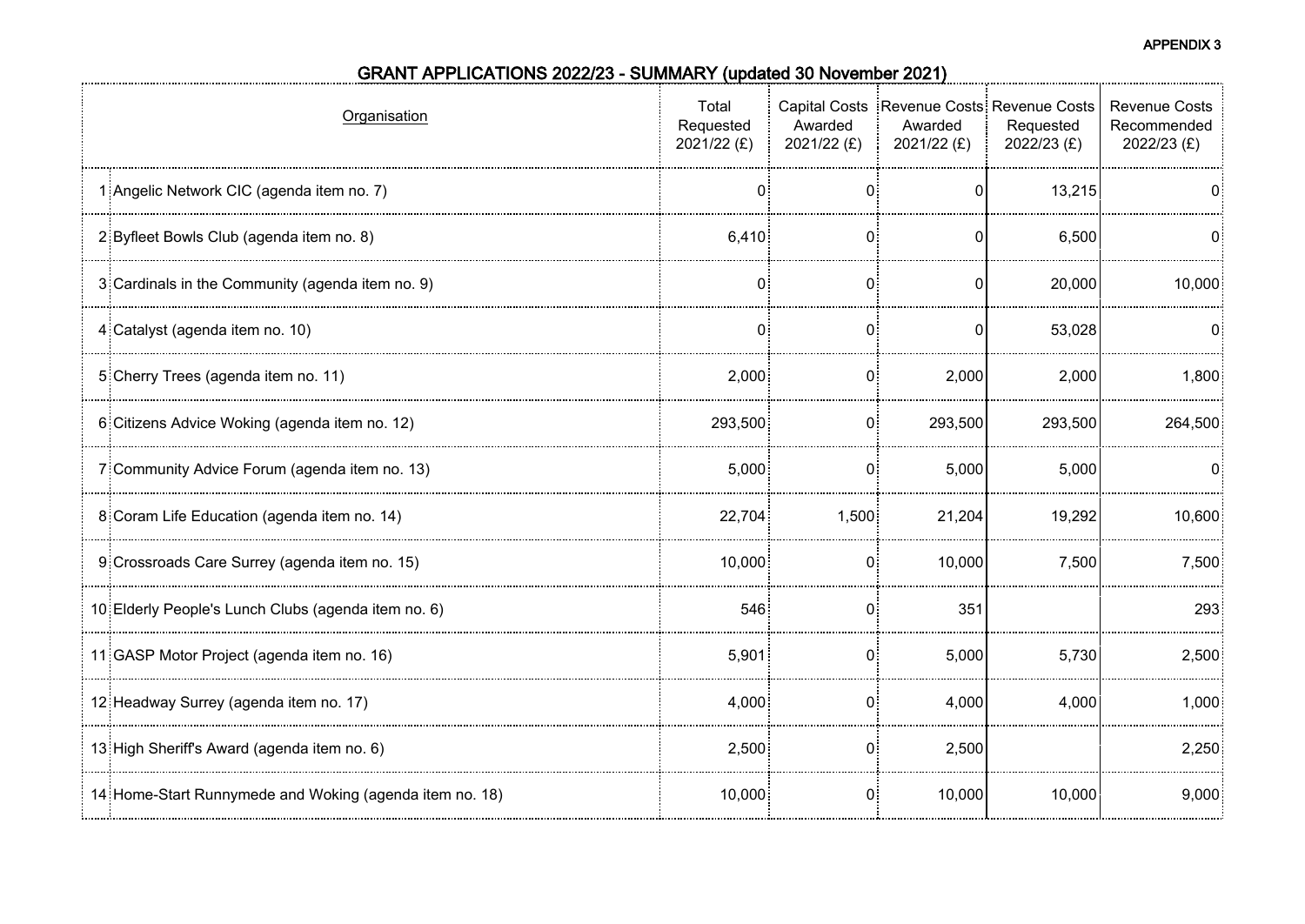| Organisation                                                      | Total<br>Requested<br>2021/22 (£) | Awarded<br>2021/22 $(E)$ | Awarded<br>$2021/22$ (£) | Capital Costs Revenue Costs: Revenue Costs<br>Requested<br>2022/23 (£) | <b>Revenue Costs</b><br>Recommended<br>2022/23 (£) |
|-------------------------------------------------------------------|-----------------------------------|--------------------------|--------------------------|------------------------------------------------------------------------|----------------------------------------------------|
| 15: Intergenerational Music Making (agenda item no. 19)           | 5,000                             | 0                        | 2,500                    | 4,500                                                                  | 1,250                                              |
| 16: LCAG Lift Up Together and Little Minions (agenda item no. 20) | 15.563                            |                          |                          | 10.000                                                                 | 2,500                                              |
| 17: Let's Read Ltd (agenda item no. 21)                           | 11,500                            | 0:                       | 10,500                   | 12,000                                                                 | 6,000                                              |
| 18 MASCOT (agenda item no. 22)                                    | 29,350                            | 0:                       | 28,700                   | 29,800                                                                 | 28,700                                             |
| 19: Mediation Surrey (agenda item no. 23)                         | 4,000                             | 0                        | 4,000                    | 4,000                                                                  | 3,600                                              |
| 20 Outline (agenda item no. 24)                                   | 7,000                             | 1,000                    | 6,000                    | 6,000                                                                  | 5,400                                              |
| 21 Relate West Surrey (agenda item no. 25)                        | 15,000                            | 0.                       | 15,000                   | 15,000                                                                 | 5,000                                              |
| 22 Sight for Surrey (agenda item no. 26)                          | 2,500                             | 0:                       | 1,750                    | 2,500                                                                  | 1,575                                              |
| 23 Surrey Care Trust (agenda item no. 27)                         | 8,000                             | $0^{\circ}$              | 5,000                    | 5,000                                                                  | 4,500                                              |
| 24 Surrey North Area Cruse Bereavement Care (agenda item no. 28)  | 7,563                             | 0:                       | 3,700                    | 2,090                                                                  | 2,000                                              |
| 25 Surrey Welfare Rights Unit (agenda item no. 29)                | 10,000                            | 0:                       | 10,000                   | 10,000                                                                 | 9,000                                              |
| 26: TALK Surrey CIO (agenda item no. 30)                          | 3,000                             | $\Omega$ :               | 1,000                    | 2,000                                                                  | $900\frac{1}{2}$                                   |
| 27 The Brigitte Trust (agenda item no. 31)                        | 1,950                             | 0:                       | 2,000                    | 2,030                                                                  | 1,800                                              |
| 28: The Club at Old Woking (agenda item no. 32)                   | 2,910                             | $\overline{0}$           | 2,500                    | 1,700                                                                  | 1,500                                              |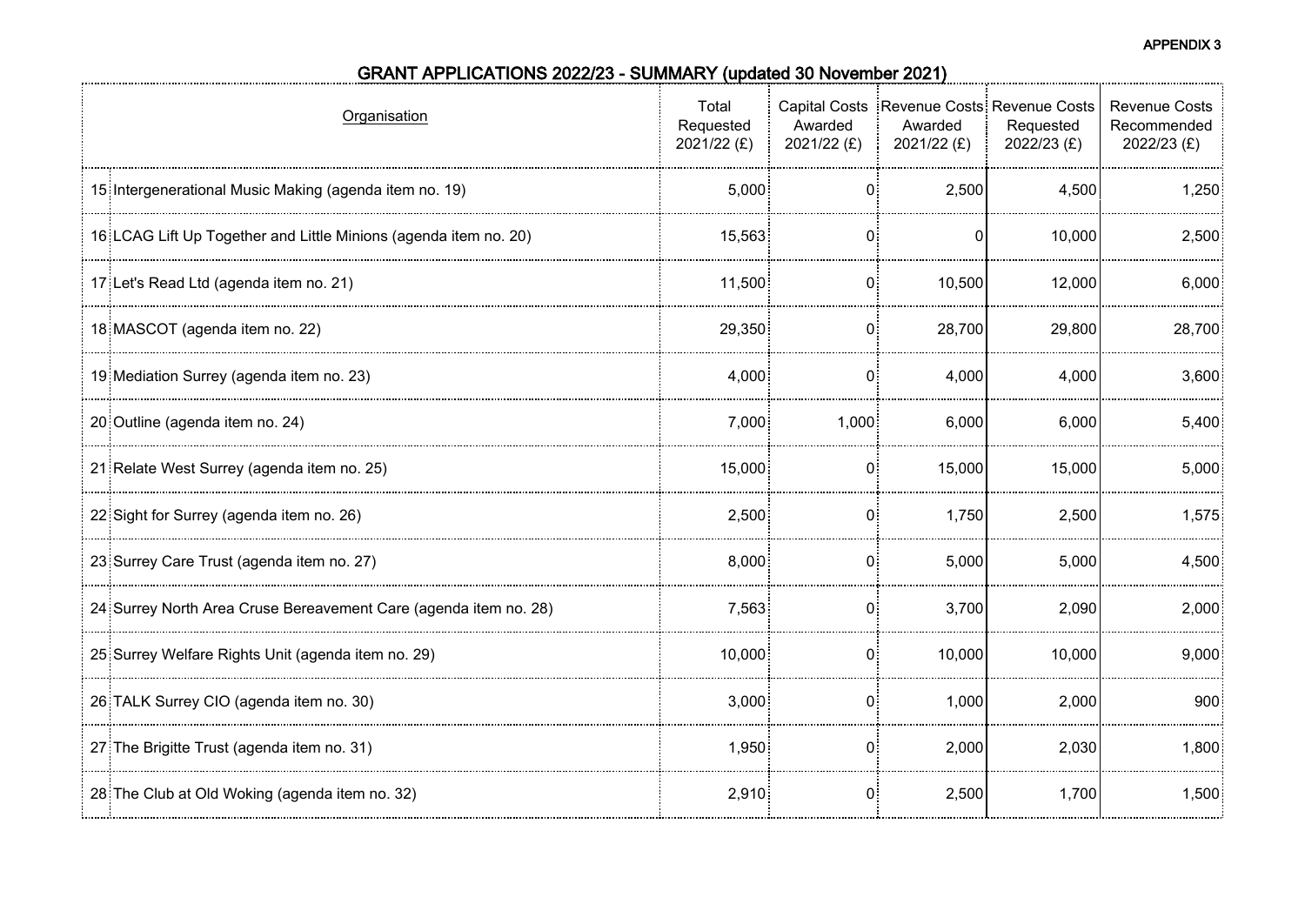| Organisation                                                            | Total<br>Requested<br>2021/22 (£) | Awarded<br>2021/22 $(f)$ | Awarded<br>$2021/22$ (£) | Capital Costs Revenue Costs Revenue Costs<br>Requested<br>2022/23 (£) | <b>Revenue Costs</b><br>Recommended<br>2022/23 (£) |
|-------------------------------------------------------------------------|-----------------------------------|--------------------------|--------------------------|-----------------------------------------------------------------------|----------------------------------------------------|
| 29: The Counselling Partnership (agenda item no. 33)                    | 5,000                             | 0:                       | 3,000                    | 5,000                                                                 | 2,500                                              |
| 30 The Lightbox (agenda item no. 34)                                    |                                   |                          |                          | 1,560                                                                 |                                                    |
| 31 The Lighthouse (agenda item no. 35)                                  | 20,000                            | $\mathbf{0}$             | 18,200                   | 30,000                                                                | 16,400                                             |
| 32 The Maybury Centre Trust (agenda item no. 36)                        | 35,000                            | 0:                       | 33,683                   | 45,000                                                                | 16,800                                             |
| 33: The Prison Fellowship (agenda item no. 37)                          | $\mathbf{0}$                      | 0                        |                          | 14,400                                                                | <u>ດ:</u>                                          |
| 34 The Woking Community Furniture Project (agenda item no. 38)          | 15,417                            | 0:                       | 15,417                   | 10,603                                                                | 10,000                                             |
| 35: Woking Age Concern (agenda item no. 39)                             | 20,000                            | O                        | 20,000                   | 10,000                                                                | 10,000                                             |
| 36: Woking & District Men's Shed (agenda item no. 40)                   | 11,497                            | 11,497                   | 0                        | 3,000                                                                 | 2,700                                              |
| 37 Woking & Sam Beare Hospices (agenda item no. 41)                     | 47,400                            | 0:                       | 47,400                   | 30,000                                                                | 25,000                                             |
| 38: Woking & Weybridge Branch of Parkinson's UK (agenda item no. 42)    | 3,200                             | 0                        | 3,200                    | 3,200                                                                 | 1,600                                              |
| 39 Woking Asian Business Forum (agenda item no. 43)                     | $\mathbf{0}$                      | 0:                       |                          | 14,000                                                                | 5,000                                              |
| 40 Woking Community Transport - Bustler (agenda item no. 44)            | 205,000                           | 0:                       | 205,000                  | 175,757                                                               | 175,757                                            |
| 41: Woking Community Transport - Town Centre Buggy (agenda item no. 45) | 18,000                            | 0                        | 18,000                   | 18,000                                                                | 18,000                                             |
| 42 Woking District Scouts - Handicamp (agenda item no. 46)              | 3,500                             | $\mathbf{0}$             | 3,500                    | 4,000                                                                 | 3,150                                              |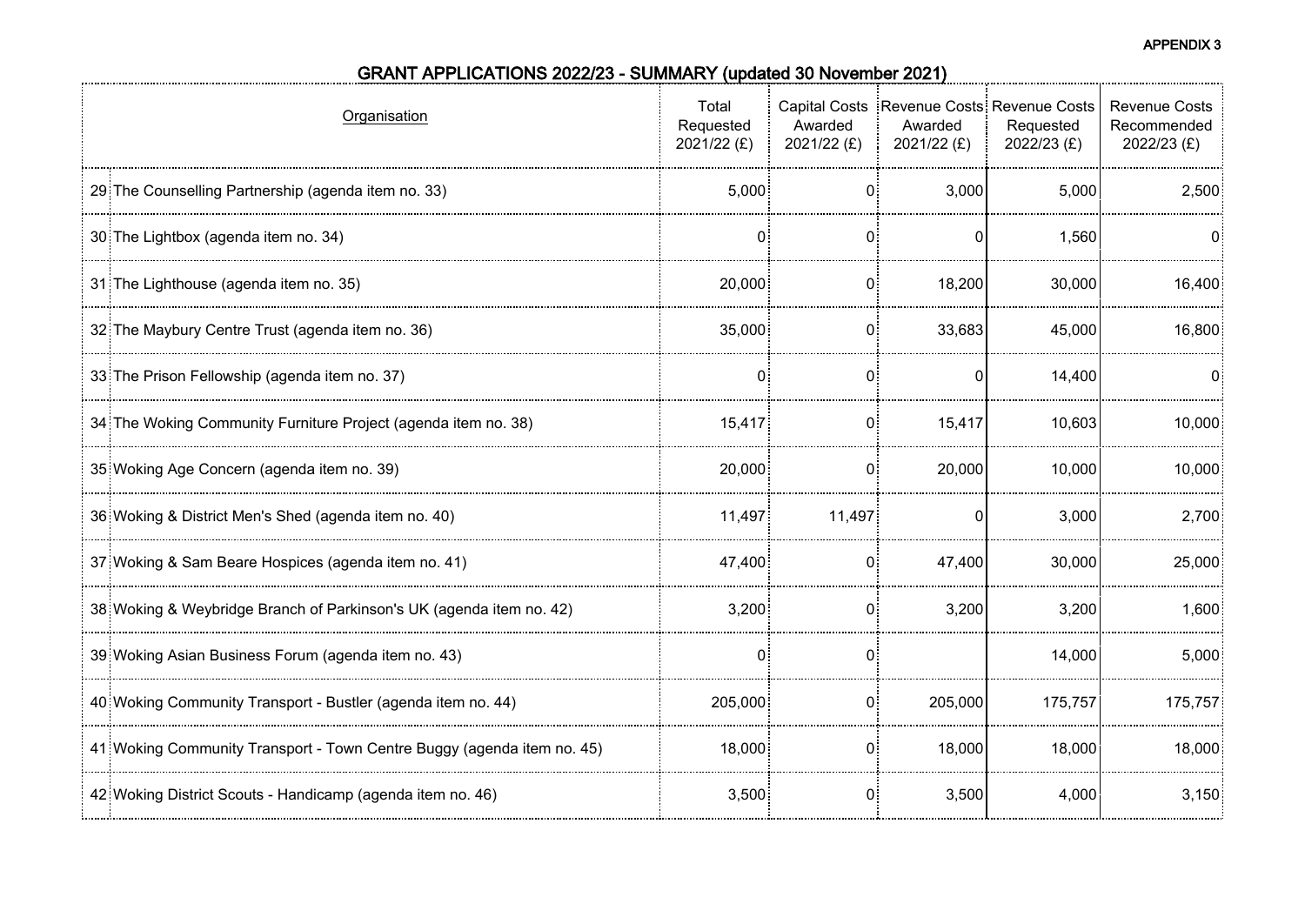| Organisation                                                         | Total<br>Requested<br>2021/22 $(E)$ | Awarded<br>$2021/22$ (£) : | Awarded<br>2021/22 (£) i | Capital Costs Revenue Costs: Revenue Costs<br>Requested<br>2022/23 (£) | <b>Revenue Costs</b><br>Recommended<br>2022/23 (£) |
|----------------------------------------------------------------------|-------------------------------------|----------------------------|--------------------------|------------------------------------------------------------------------|----------------------------------------------------|
| 43: Woking People of Faith (agenda item no. 47)                      | 15,000                              |                            | 5,000                    | 9,000                                                                  | 1,000                                              |
| 44 Woking shopMobility (agenda item no. 48)                          | 12,500                              | 0:                         | 12,500                   | 12,500                                                                 | 11.250                                             |
| 45 Woking Street Angels (agenda item no. 49)                         | 2,500                               | 0:                         | 2,500                    | 1,500                                                                  | 1,500                                              |
| 46: Woking Strokeability (agenda item no. 50)                        | 1,000                               | 0                          | 1,000                    | 800                                                                    | 800                                                |
| 47: Woking Talking Newspaper (1988) Association (agenda item no. 51) | 1.000:                              |                            | 500                      | 1,500                                                                  | 450                                                |
| 48 York Road Project (agenda item no. 52)                            | 53.400                              | 0:                         | 53,400                   | 53,400                                                                 | 48,100                                             |
| 49 your Sanctuary (agenda item no. 53)                               | 24,250                              |                            | 24,250                   | 24,449                                                                 | 21,800                                             |
| <b>Totals</b>                                                        |                                     | 13,997                     | 912,755                  | 1,014,054                                                              | 754,975                                            |